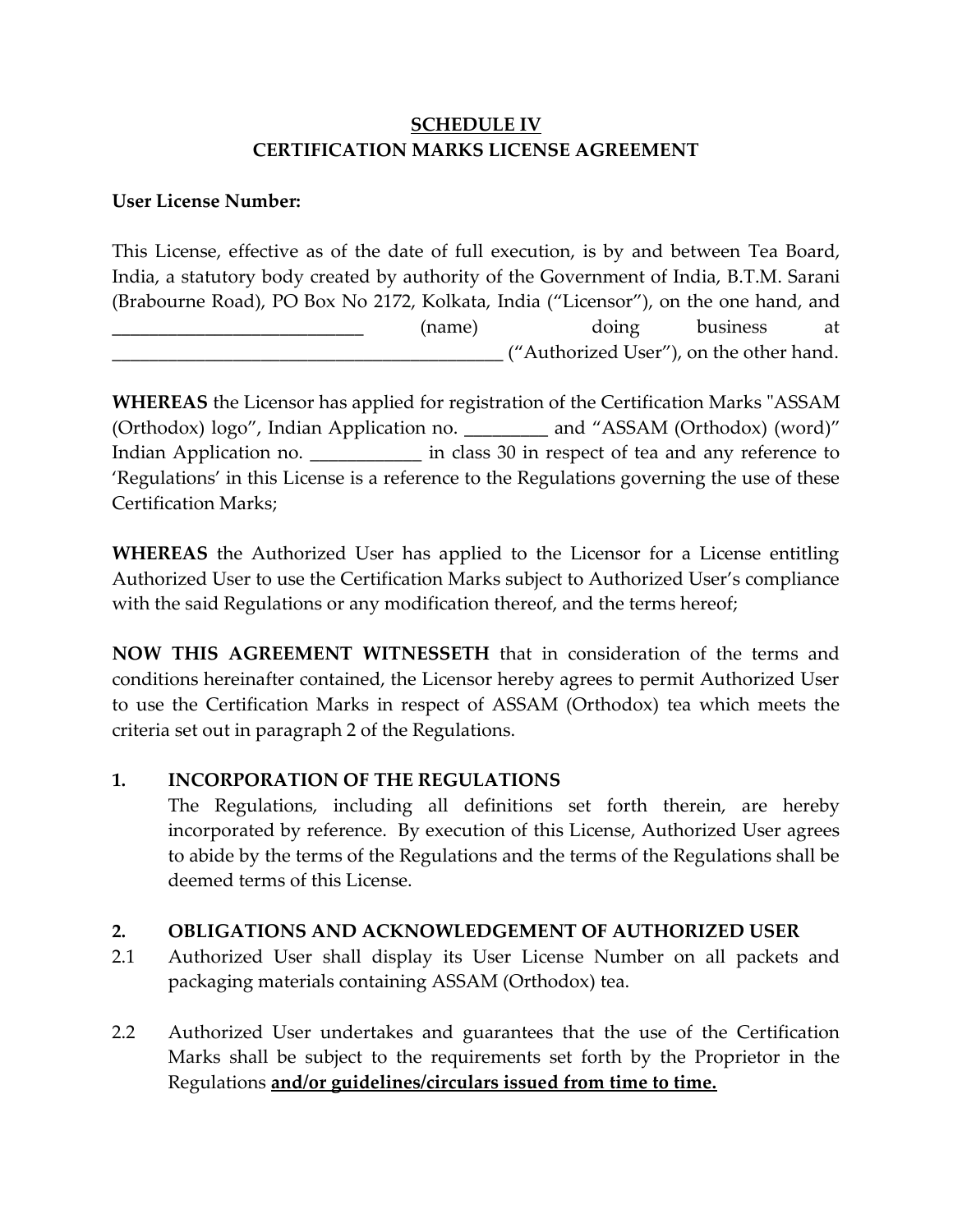- 2.3 Authorized User shall not use the Certification Marks in a manner which is deceptive or which **will** bring them into disrepute.
- 2.4 Authorized User will refrain from using or registering the Certifications Marks as trademarks or as part of trademarks or trade name.
- 2.5 Authorized User undertakes that it will not claim or cause, **p**ermit, suffer or assist others to claim any interest in the Certification Marks
- 2.6 Authorized User acknowledges that any and all rights created by the use of the Certification Marks are the sole propert**ies** of the Proprietor.

# 2.7 **Authorised User shall not use the Certification Marks after termination/non renewal of this agreement.**

## **3. LICENSE FEE**

Authorized User agrees to pay to the Licensor License Fee as indicated in Schedule  $\underline{V}$  to these Regulations.

#### **4. DURATION**

This Agreement shall come into force from the date hereof and shall continue **to remain in force** as long as Authorized User **acts** in conformance with the terms of this License.

#### **5. BREACH**

Authorized User shall be responsible for the consequences of any breach of this Licence on **his/their** part, and shall be fully liable for any damages that may result from such breach of this Licence.

#### **6. TERMINATION**

In the event of the Licensor terminating the License pursuant to the Regulations, all items bearing or indicating the Certification Marks, and all blocks for making the same, shall forthwith be delivered to the Licensor for the purpose of being destroyed, or else satisfactory proof (in the opinion of the Licensor) shall be given of this having been done. After the termination, the Authorized User shall not sell or expose for sale, any goods bearing the Certification Marks except **those** with the consent of the Licensor.

## **7. NOTIFICATION OF INFRINGING USERS / THIRD PARTY LAWSUITS**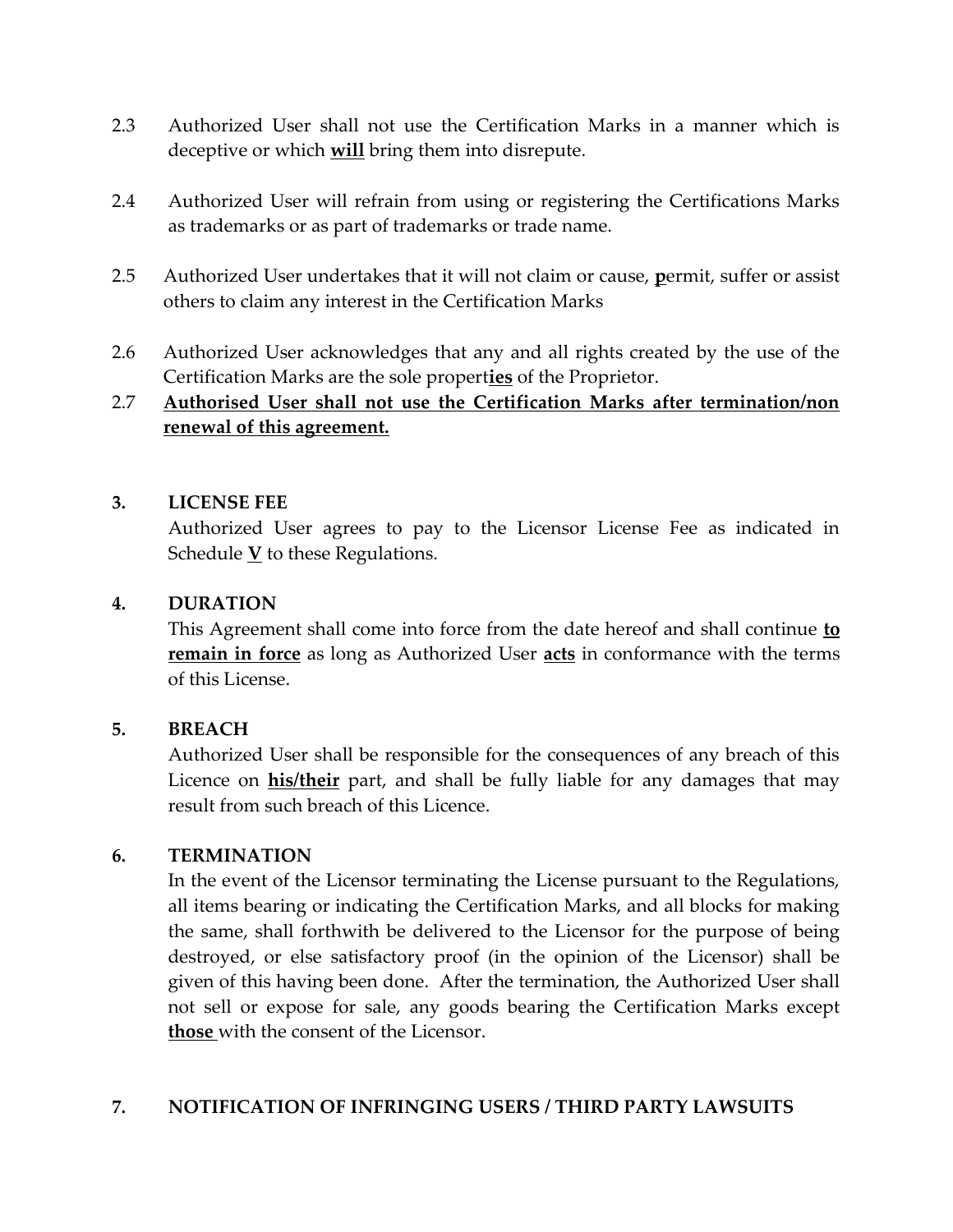- 7.1 Authorized Users undertake to bring to the notice of the Proprietor all cases of wrongful use or infringement of the Certification Marks, registration or attempted registration of a trademark identical with or similar to the Certification Marks. In the event of the Proprietor undertaking any opposition to or any action to restrain or punish such act or acts, the Authorized User agrees to co-operate fully and freely with the Proprietor and undertakes to do all such acts and things as the Proprietor shall reasonably require to assist the Proprietor in any legal proceedings in respect of infringement or use or registration of the Certification Marks or any mark similar thereto.
- 7.2 If the Authorized User or any of its customers is sued as a direct result of use of the Certification Marks, the Authorized User, on **being served** upon it of any notice **pertaining** any such claim, shall forthwith give the Proprietor written notice thereof and of all particulars thereof and the Proprietor shall have the right to participate in the defense of such suit by its own counsel and at its own expense.

## **8. MISCELLANEOUS PROVISIONS**

- 8.1 If any term, paragraph or provision of this Agreement shall be held to be invalid for any reason whatsoever, such invalidity shall not affect the validity or operation of any other term, paragraph or provision thereof, and such invalid term, paragraph or provision shall be deemed to have been deleted from this Agreement.
- 8.2 This License shall be governed by and construed in accordance with the laws of India.

IN WITNESS WHEREOF, the parties have executed this Licence effective as of the last date set forth below:

The Tea Board of India

| Title: | Title: |
|--------|--------|
| Date:  | Date:  |